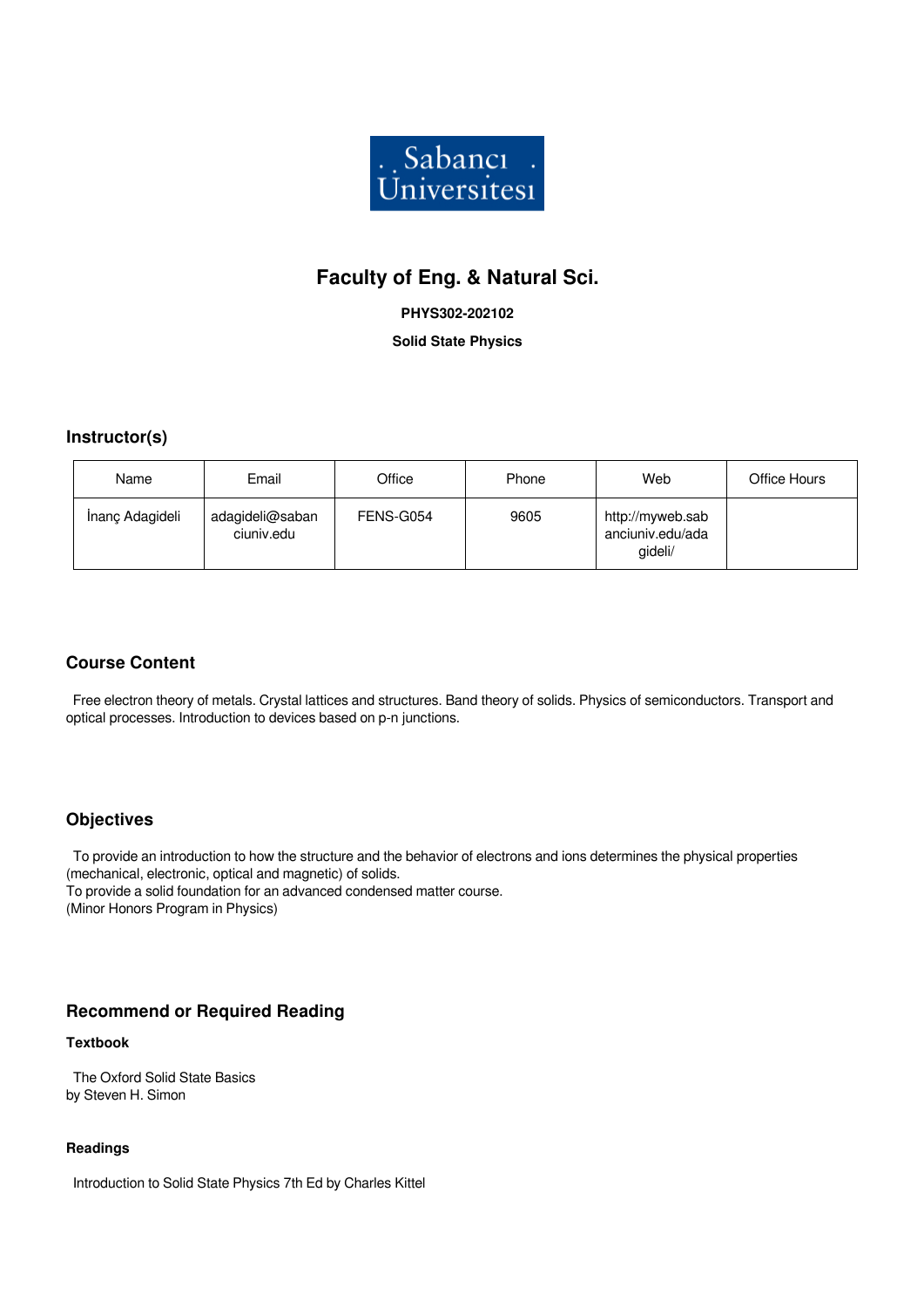Solid State Physics by Ashcroft/Mermin Solid State Physics by J. R. Hook and H. E. Hall Physics of Solids by Richard Turton

### **Assessment Methods and Criteria**

|               | Percentage(%) | Number of assessment methods |
|---------------|---------------|------------------------------|
| Final         | 40            |                              |
| Midterm       | 40            |                              |
| Exam          |               | 0                            |
| Participation | 20            |                              |

## **Course Outline**

- 01. Introduction to Condensed Matter; Einstein Model of Vibrations in Solids
- 02. Debye Model of Vibrations in Solids; Drude Theory of Electrons in Metals
- 03. Drude Theory of Electrons in Metals / Sommerfeld (Free Electron) Theory of Electrons in Metals
- 04. Sommerfeld (Free Electron) Theory of Electrons in Metals
- 05. Microscopic View of Vibrations in Solids in One Dimension
- 06. Geometry of Solids
- 07. Reciprocal Space and Scattering
- 08. Waves in Reciprocal Space
- 09. Nearly Free Electron Model
- 10. Band Structure and Optical Properties of Solids
- 11. Dynamics of Electrons in Bands
- 12. Semiconductor Devices and Introduction to Magnetism

## **Learning Outcomes**

Describe crystal structures in terms of a lattice and unit cell and calculate the cohesive energy of the corresponding structures.

Study the diffraction from crystal and thus determine the crystal structure of a material.

Understand the collective nature of vibrational modes of a lattice (phonons) and relate the thermal properties (specific heat, thermal conductivity) to the behavior of these oscillations.

Comprehend the free electron model and have a clear understanding of strengths and weaknesses of the model in explaining the electronic properties of solids.

Explain the electronic properties of solids both from the point of view of the nearly free electron model and tight binding model. Understand the basic features of semiconductor and relate these to simple semiconducting devices.

**Course Policies**